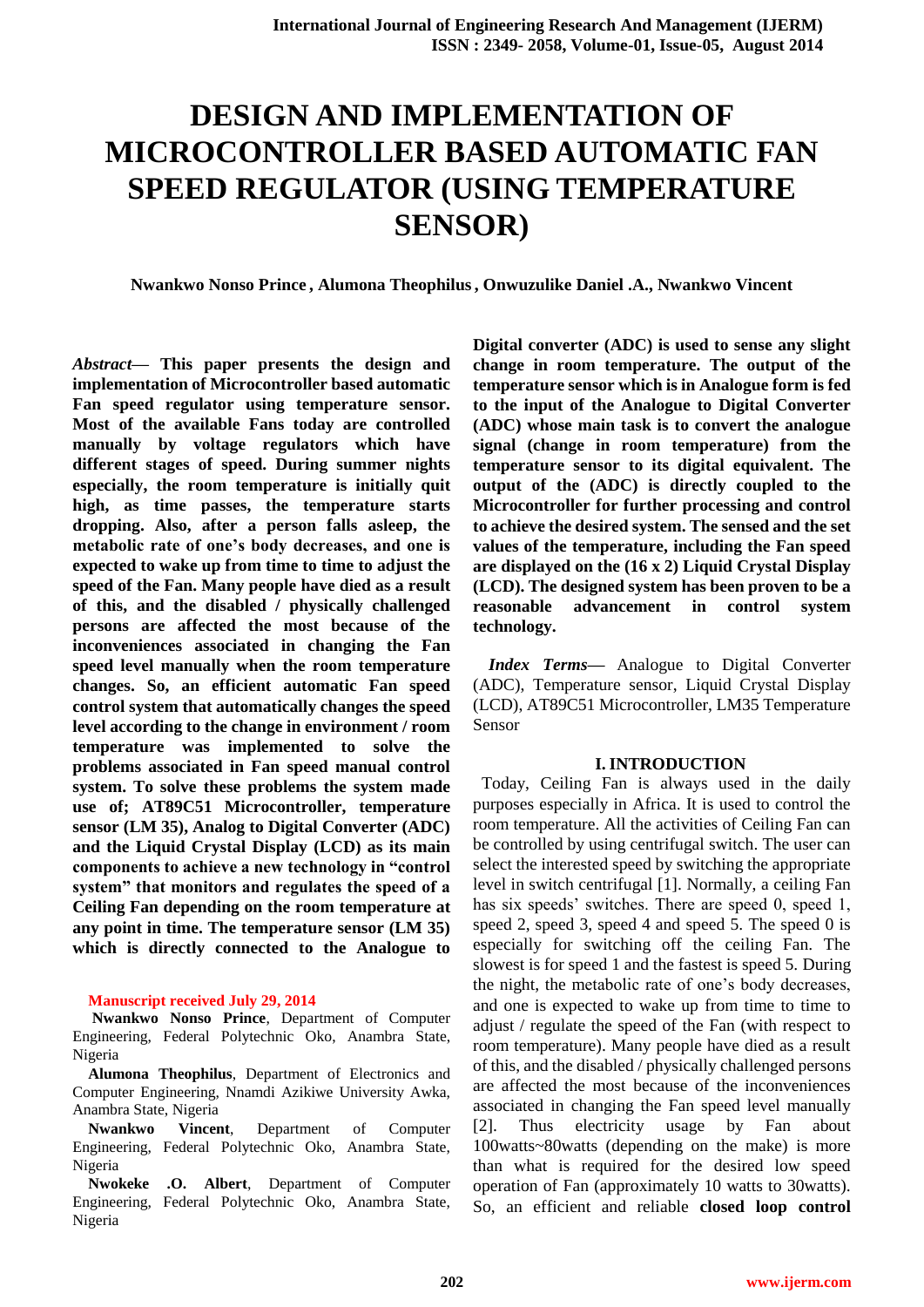**system** that automatically changes the Fan speed level according to the change in room temperature was built to solve the problems and shortcomings associated with manually method of Fan speed control [3].

## **1.1. Objectives**

The objectives of this project are to:

- 1) Design an electric Fan (Ceiling Fan) that will automatically change the speed level according to change in room / environment temperature.
- 2) Develop an automatic Fan system that can monitor the room temperature and compare it with the stored temperature in other to switch the Fan to the appropriate speed.
- 3) Develop an intelligent system that can automatically switch OFF a Ceiling Fan if the room temperature falls below critical value  $(16^0 c)$ .
- 4) Design a closed loop system based on combination of software and hardware.
- 5) Design an intelligent control system that can display both the Fan speed and the temperature (at any point in time) on the Liquid Crystal Display (LCD) made available in the system.

## **1.2 Problem Statement**

Most people find it difficult to be waking up during the night to adjust the Fan speed level manually when the room temperature changes. Many lives have been lost as a result of this, and the disabled / physically challenged persons are affected the most because of the inconveniences associated in changing the Fan speed level manually. Thus this problem situation has two (2) perspectives. In one perspective we end up spending more electricity than desired and in another perspective, even on spending greater electricity we are not able to get the comfortable sleep with respect to waking from time to time to manually control / regulate the Fan speed. So, an automatic Fan that automatically changes the speed level according to temperature changes is recommended to be built for solving these problems.

## **II. Concepts of the Project**

This project is used to control the speed of a Ceiling Fan according to the environment / room temperature. It also senses the room temperature (at any point in time) and displays it on the Liquid Crystal Display (LCD) which serves as the output of the system [4]. The system will get the temperature sense from the temperature sensor (LM 35) and controls the Fan speed depending on the corresponding temperature range stored in the AT89c51 microcontroller which serves as the brain of the system. The hardware tools employed in designing the system includes :- AT89c51

microcontroller, Temperature measuring IC (LM35), resistors, capacitors, Liquid Crystal Display (LCD), Ceiling Fan, power supply , Analog to Digital Converter (ADC0804), etc. This is a wonderful breakthrough in digital control system and technological advancement in general.

## **2.1. Concepts of Control and Control Systems**

Control means directing and commanding a process. A control system can be defined as a device or a collection of physical components to regulate, direct and command the flow of energy, or a process. Figure 1 below is a generalized block diagram of a control system.



Figure 1. Generalize Block Diagram of a Control System

## **2.2. Open and Closed Loop Control Systems**

Control systems can be classified as either open loop or closed loop. In an open loop system, there is no means by which the output is monitored by the system. However, a closed loop system has a feedback path from the output of the controlled process to the input of the control system allowing the output to be monitored.



Figure 2. Block Diagram of an Open and Closed Loop Control System (respectively)

In this project the system has a closed loop control mechanism which monitors the environment / room temperature and controls the Ceiling Fan by switching it to the appropriate speed. The temperature sensor (LM 35) which is coupled to the AT59c51 microcontroller via Analog to Digital Converter (ADC) works in harmony to achieve the desired system. The temperature sensor is used to sense any change in room temperature. The Analog to Digital Converter as the name implies, is used to convert the sensed change in room temperature (which is in analog form) to its digital equivalent. While the microcontroller is used to direct, control, coordinate and manage all the activities of the system. The ability of the system to monitor any change in room temperature (at any point in time) and regulate the Fan speed automatically makes it a closed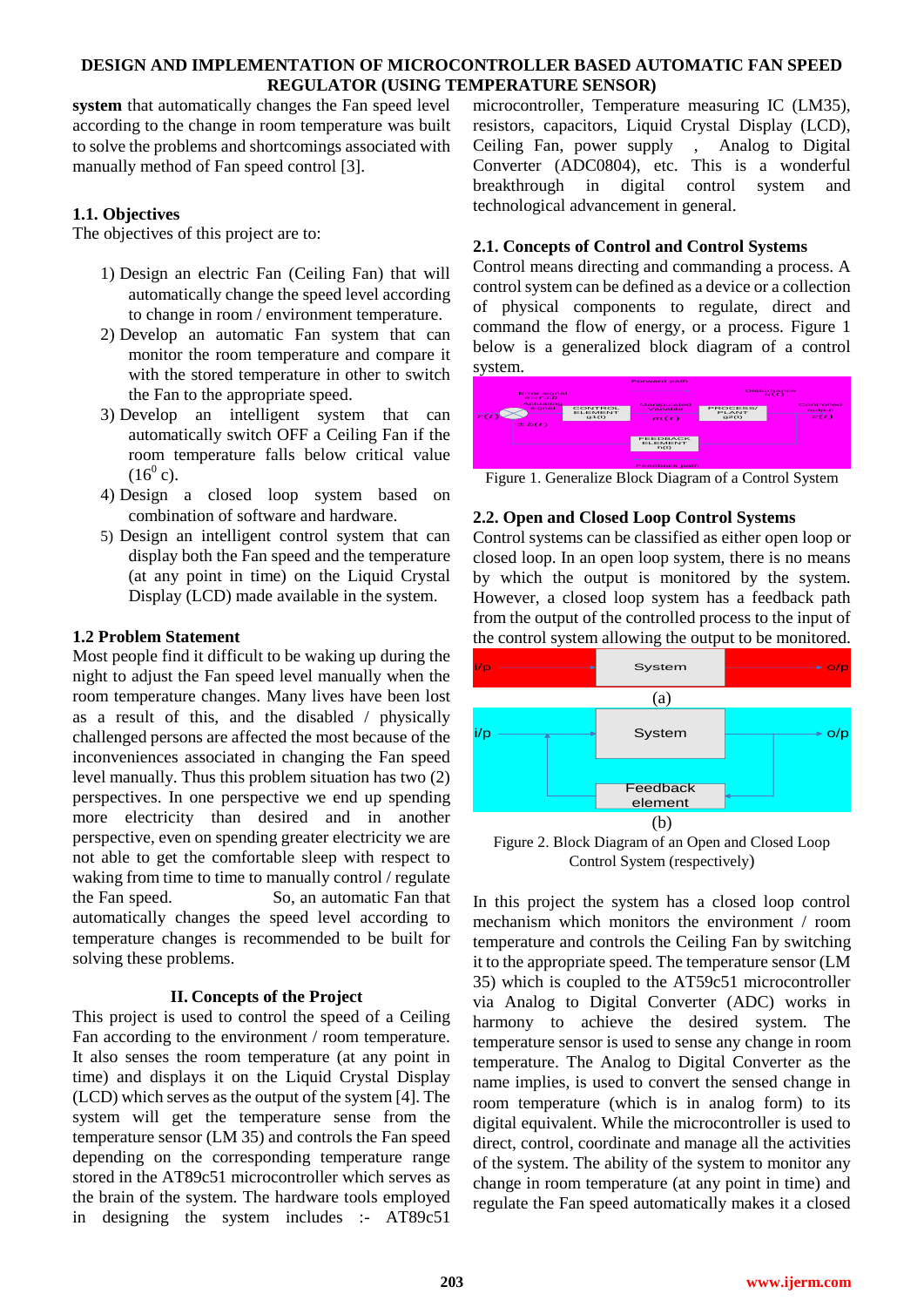loop control system. The temperature sensor (LM 35) serves as the feedback element / component.

## **2.3. Manual and Automatic Control Systems**

Control systems can be classified as manual or automatic, based on the type of process or plant controlled. In manual control systems every process is executed by a manual operator .In the case of the automatic control systems the entire process is executed by machines which have been programmed appropriately. This project is an automatic control system since it is programmed and responds to changes automatically.

# **2.4.0. Classification of Controllers (Control Elements)**

There are a number of different types of control systems that have already been designed and studied extensively. The mission of the controlling device is to make the measured value, usually known as the process variable, equal to the desired value, usually known as the set-point [5]. These controllers are the Proportional (P), Proportional Derivative (PD), Proportional Integral (PI) and Proportional Integral Derivative (PID) controllers.





Figure 4. A Proportional controller block diagram

Proportional controllers are simply gain values. These are essentially multiplicative coefficients, usually denoted with a K. Proportional Control, determines the magnitude of the difference between the set-point and the process variable (known as error), and then applies appropriate proportional changes to the control variable to eliminate error.

# **2.4.2. Proportional – Derivative Controllers**



Derivative Control monitors the rate of change of the process variable and consequently makes changes to the output variable to accommodate unusual changes. Derivative controllers should be used with care, because even small amount of high-frequency noise can cause very large derivatives, which appear like amplified noise [6]. Also, Derivative controllers are difficult to implement perfectly in hardware or software. Frequently, solutions involving only integral controllers or proportional controllers are preferred to the use of derivative controllers.

## **2.4.3. Proportional - Integral Controllers**



Figure 6. A Proportional-Integral Controller Block Diagram

Integral Control examines the offset of set-point and the process variable over time and corrects it when and if necessary.

## **III. System Implementation**



figure 7. Block Diagram of Microcontroller Based Automatic Fan speed Regulator

# **3.0.1. Microcomputer Architecture**

A microcomputer is made up Hardware and Software. Hardware refers to the parts we can see and touch while the Software is made up of the various programs i.e.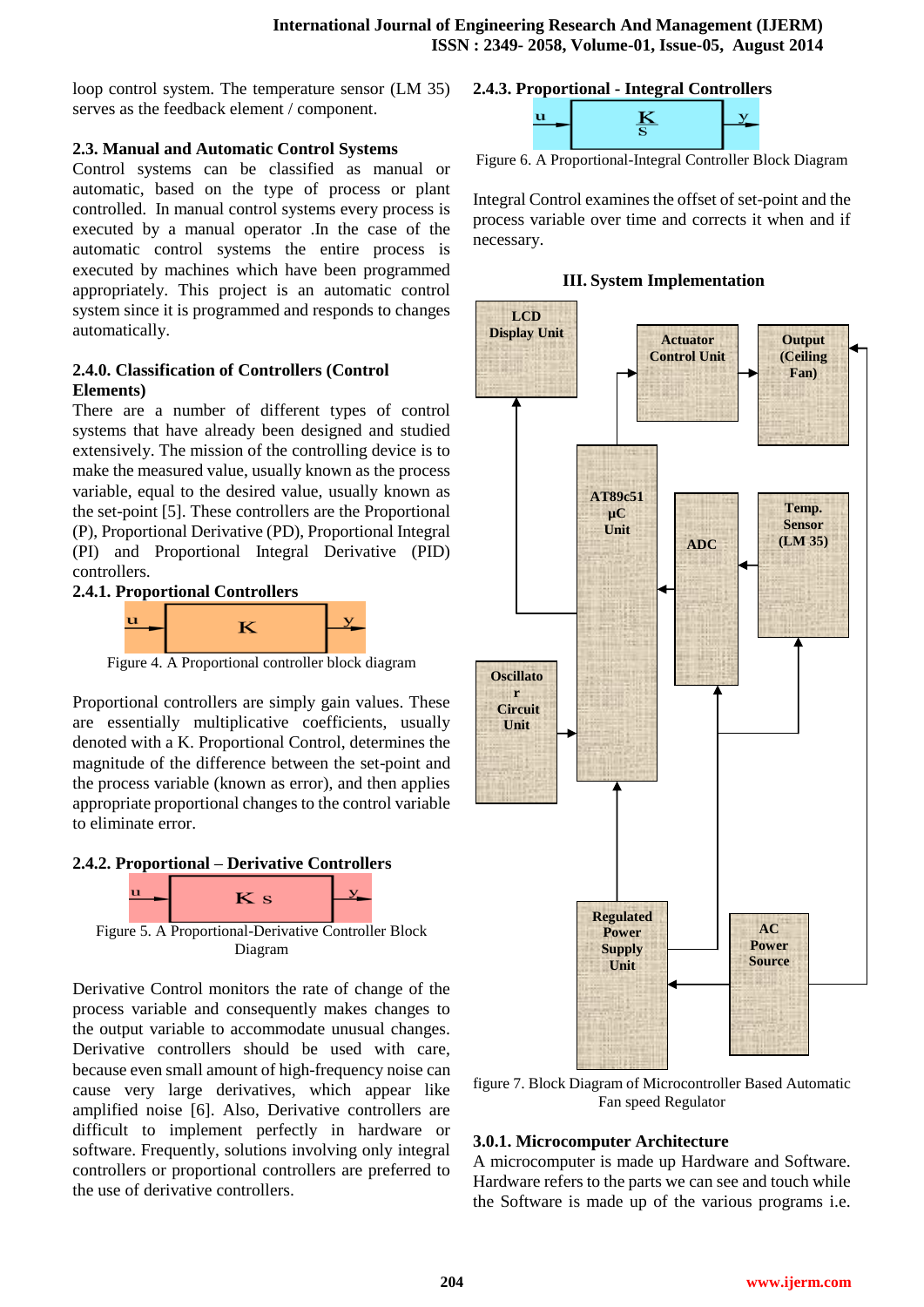sequence of instructions installed / programmed into the computer which direct the operation of the Hardware parts.

## **3.0.2. Microcomputer Hardware**

 The microcomputer contains a microprocessor, a memory unit and an input/output (I/O) unit as well as a system bus which allows information to be moved between the units of the computer.



Figure 8. A Block Diagram of the Basic Elements of a Microcomputer System

#### **3.1: Hardware Implementation**

#### **3.2. The Temperature Sensor (LM 35)**

The LM35 is an integrated circuit sensor that can be used to measure temperature with an electrical output proportional to the temperature (in<sup>o</sup>C). *Why Use LM35 to Measure Temperature?* 

- 1) It can measure temperature more accurately than a using a thermistor.
- 2) The sensor circuitry is sealed and not subject to oxidation.
- 3) The LM35 generates a higher output voltage than thermocouples and may not require that the output voltage be amplified.



Figure 9: Connection Diagram of LM 35 Temperature Sensor

The general equation used to convert output voltage to temperature is:

Temperature ( $oC$ ) = Vout \* (100  $oC/V$ )

So if Vout is  $1V$ , then, Temperature =  $100$  oC The output voltage varies linearly with temperature. Since the sensed change in room temperature is in analog form, the output of the LM 35 is directly coupled to the Analog to Digital Converter (ADC) for further processing.

#### **3.3: The Analog to Digital Converter (ADC0804)**

ADC0804 is an 8 bit successive approximation analogue to digital converter from National semiconductors. The features of ADC0804 are differential analogue voltage inputs, 0-5V input voltage range, no zero adjustment, built in clock generator, reference voltage can be externally adjusted to convert smaller analogue voltage span to 8 bit resolution etc. The voltage at Vref/2 (pin9) of ADC0804 can be externally adjusted to convert smaller input voltage spans to full 8 bit resolution. Vref/2 (pin9) left open means input voltage span is 0-5V and step size is 5/255=19.6V.The pin out diagram of ADC0804 is shown in the figure 10 below.



Figure 10: Pin out Diagram of ADC0804



Figure 11: Interfacing ADC to Microcontroller

The sensed change in room temperature by the temperature sensor is directly coupled to the ADC for further processing and conversion. As the name imples, the ADC is used to convert the change in room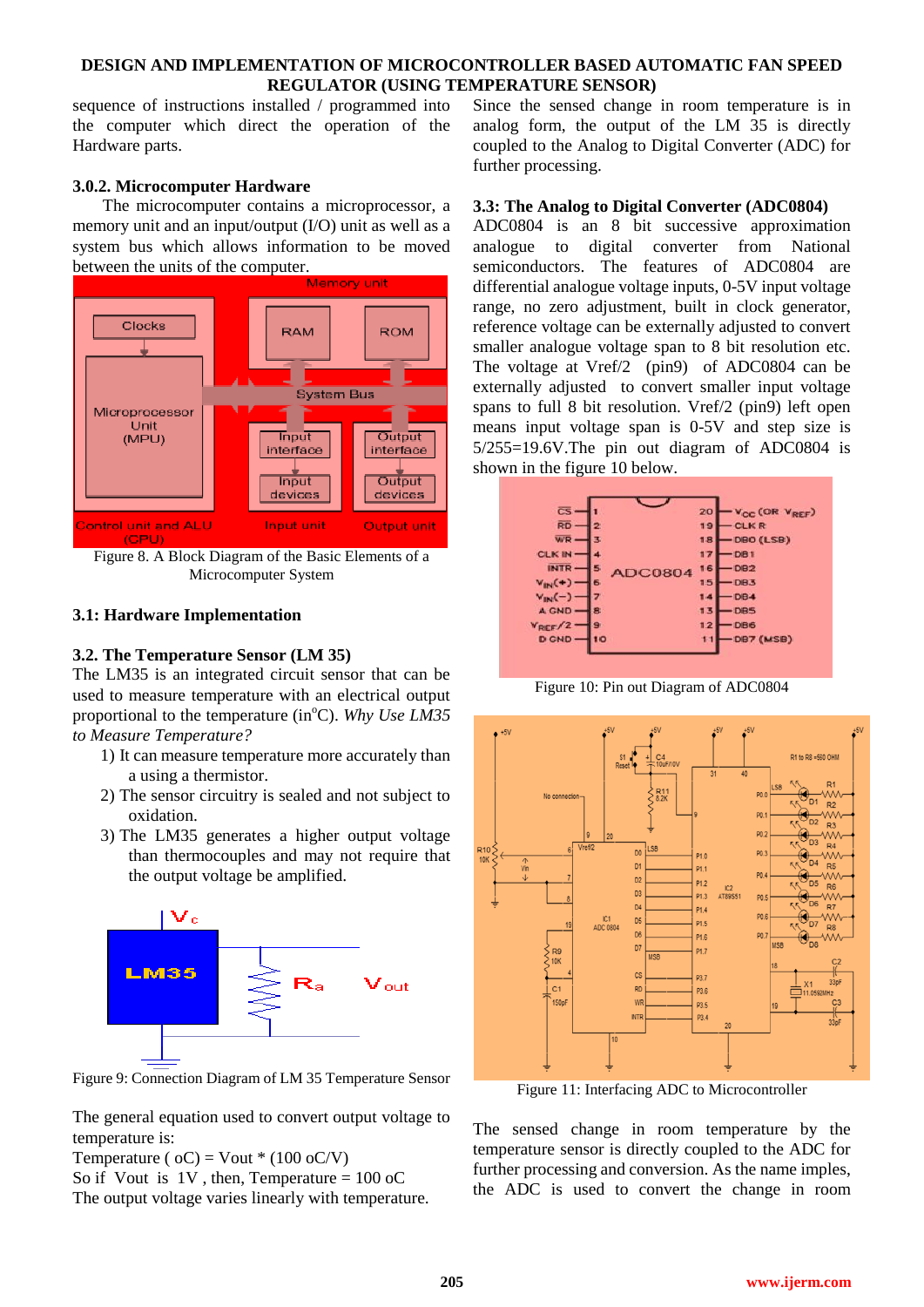temperature (which is in analog form) to its digital equivalent required by the microcontroller

## **3.4. The AT89C52 Microcontroller**

 The **AT89C52** is a low-power, high-performance CMOS 8-bit microcomputer with 8K bytes of Flash programmable and erasable read only memory (PEROM). The device is manufactured using Atmel's high-density non-volatile memory technology and is compatible with the industry-standard 80C51 and 80C52 instruction set and pin-out [7]. The on-chip Flash allows the program memory to be reprogrammed in-system or by a conventional non-volatile memory programmer. The 8951 microcontroller onboard the system is used to store the entire assembly language program needed for the system to function appropriately. All the units that made up the system are directly or indirectly connected to it. Refer to **figure 12** below for the pin out configuration of the microcontroller.



Figure 12. The pin out configuration of the AT89C51 microcontroller

The digital equivalent of the change in room temperature converted by the ADC is coupled to the microcontroller for further processing and control. On receiving any variation / change in room temperature, the microcontroller switches or changes the Fan speed according to the temperature range stored or programmed in its internal memory.

# **3.5. The Liquid Crystal Display (ADC)**

Liquid Crystal Display (LCD) consists of rod-shaped tiny molecules sandwiched between a flat piece of glass and an opaque substrate. These rod-shaped molecules in between the plates align into two different physical positions based on the electric charge applied to them. When electric charge is applied they align to block the light entering through them, where as when no-charge is applied they become transparent. Light passing

through makes the desired images appear. This is the basic concept behind LCD displays. LCDs are most commonly used because of their advantages over other display technologies. They are thin and flat and consume very small amount of power compared to LED displays and cathode ray tubes (CRTs). Figure 13 below shows the pin out diagram of Liquid Crystal Display (LCD).



Figure 13: Pin out Diagram of Liquid Crystal Display (LCD)

The Liquid Crystal Display (LCD) is used to display all the information of the system. It is uesd to display the room temperature as well as the Fan speed (at any point in time). Any vairation in room temperature can be noticed from the LCD.

# **3.6. The Crystal Oscillator**

XTAL1 and XTAL2 are the input and output, respectively, of an inverting amplifier which can be configured for use as an on-chip oscillator, as shown in Figure 14 (figure 1). Either a quartz crystal or ceramic resonator may be used. To drive the device from an external clock source, XTAL2 should be left unconnected while XTAL1 is driven as shown in Figure 14 (figure 2).



**Figure 14: Crystal Oscillator Connection and External Clock Drive Configuration**

# **3.7. The Actuator**

The actuators used for this system are relays which function by connecting or disconnecting the Ceiling Fan terminals from supply. The choice of the relay used was based on the following ratings:

Voltage rating – 12V (switching voltage)

Contact rating – 10A (max. current that can be controlled by the relay)

Coil rating – 100mA (max. coil current) [8].

Below is a figure showing how the **ULN2003A IC** was connected to the relay.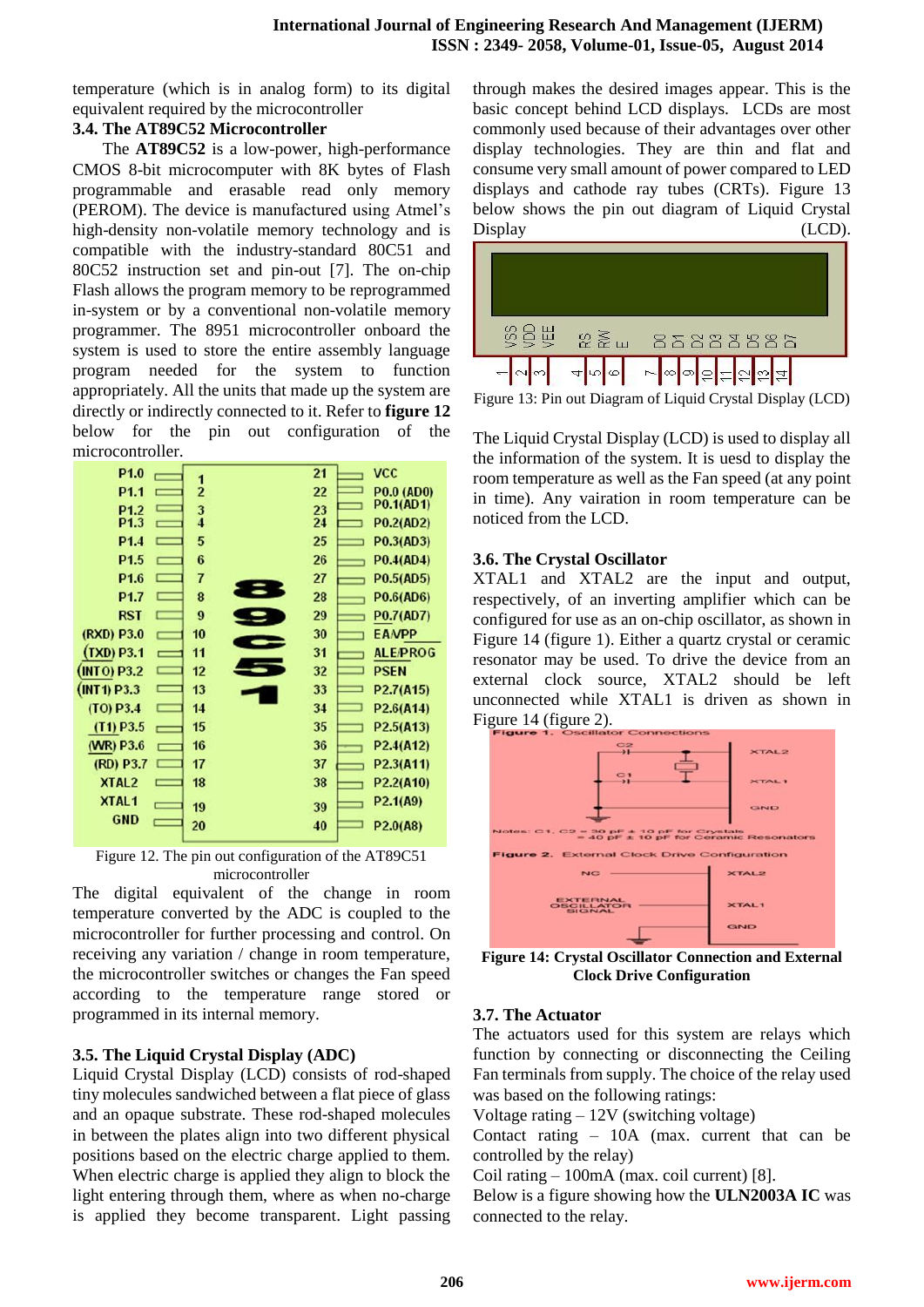

Figure 15. ULN2003A IC Connection to the Relay



Figure 16. Darlington pair making up the ULN2003 IC

#### **3.8: The Regulated Power Supply Unit (RPSU)**

**Example 18 CENERUM CONSULTER SERVIE AS A CONSULTER SERVIES CONSULTER SERVIES CONSULTER SERVIES CONSULTER SERVIES CONSULTER SERVIES CONSULTER SERVIES CONSULTER SERVIES CONSULTER SERVIES CONSULTER SERVIES CONSULTER SERVIES** All electronic components require a steady dc power supply. Thus a regulated dc power supply unit was built to this effect. The **RPSU** is made up of the following sections. **Transformer (Transformation) –** This section scales down / reduces the supply voltage to an R.M.S. value close enough to the desired DC value (12V). **Rectifier (Rectification) –** This section converts the scaled down ac signal to a varying dc signal. Capacitor (**Filtration) –** This section removes ripples from the rectified signal to give a fairly constant dc value. **Regulator (Regulation) –** This section fixes a positive dc output voltage  $(+5V)$  by eliminating ripples.

The circuit diagram of the RPSU is shown in figure 17 below.



Figure 17. Circuit Diagram of the (RPSU)

#### **3.9: The Output Unit (Ceiling Fan)**

The output unit consists of Ceiling Fan and the regulator. Normally, a ceiling Fan has six speeds' switches. There are speed 0, speed 1, speed 2, speed3, speed 4 and speed 5. The speed 0 is especially for switching off the ceiling Fan. The slowest is speed 1 and the fastest is speed 5. The five outputs from the **ULN2003A IC** connected to the Ceiling Fan regulator. Inside the regulator, each speed has a terminal and

those terminals are connected to the circuit via the relay. The relays that control the Fan speed are controlled by the microcontroller via the **ULN2003 IC.**  Figure 18 below shows the normal Ceiling Fan connection.



Figure 18: Normal Ceiling Fan Connection

#### **IV. Software Implementation**

The steps taken in assembling the program is summarized as follows:

1. Type the program in notepad.

2. Save it as "Fanspeed.asm" in drive C: /

Ensure that drive C: / has the 3 applications (A51, OHS51and L51) required to assembly the program.

3. Launch the "run" command from the start menu and type the commands

- \* a51.Incubator.asm
- \* l51.Incubator.obj
- \* ohs51.Incubator.obj

And then click OK; In case of syntax error in program code, program will not be compiled and HEX file will not be generated.

Errors need to be corrected in the original program file (the one typed in Notepad) and then the source file may be compiled again. The best approach is to write and test small, logical parts of the program to make debugging easier.

The PM-51 Macro Assembler was used for this project. The term PM-51 belongs to an entire family of single-chip microcomputers, all of which have the same processor design. They use the same instruction set, but differ slightly in Memory mapped special function registers (SFRs) and on-chip ROM and RAM.

The assembler is a software tool- a program-designed to simplify the task of writing computer programs. It performs the clerical task of translating symbolic code into executable object code. This object code may then be programmed into one of the PM-51 processor to which the 8051 belongs.

#### **V. CIRCUIT WORKING DESCRIPTION**

The temperature sensor LM35 is employed to sense the temperature from atmosphere. It produces voltage of  $10mV$  for  $1^{0}$ c rise in temperature. The output of the Temperature sensor (analogue signal) is fed to the input of the ADC, which converts the analogue temperature value to digital equivalent required by the micro-controller. Thus, the output of the ADC is